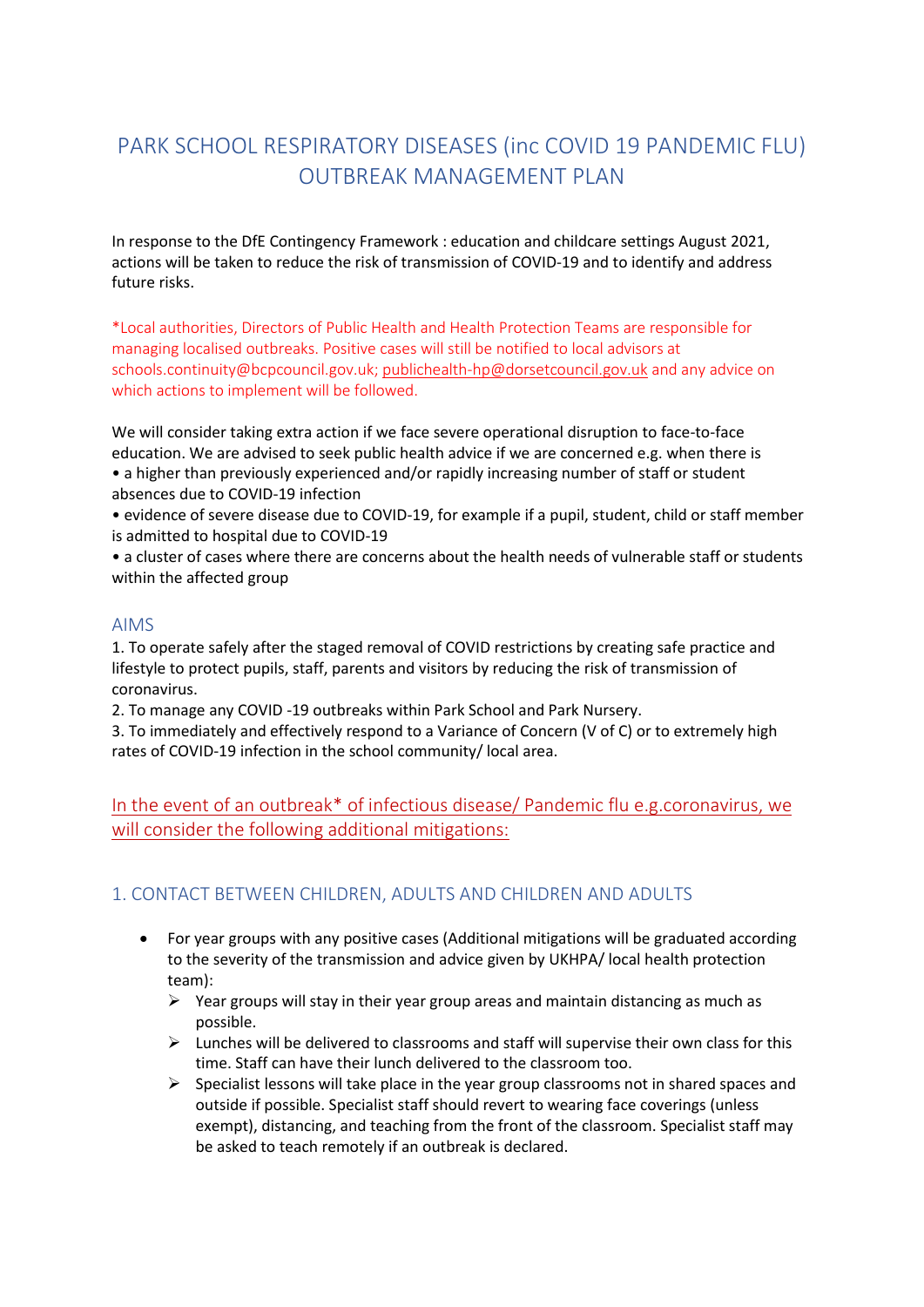- $\triangleright$  Sport will still take place at Dean Park for Y3-6 but there will be increased cleaning of the minibus and games equipment. There will be no mixed year group sports sessions.
- $\triangleright$  Any visits or outside speakers will be rearranged.
- $\triangleright$  Pupils will not be able to attend clubs for the duration of the isolation period.
- $\triangleright$  Decisions about peripatetic lessons will be taken in consultation with the peripatetic teachers.
- $\triangleright$  If necessary, class bubbles will be reinstated.
- In extreme cases and only as a last resort, short term isolation and a return to remote learning in consultation with the Local or National Public Health Authority.
- Revert to teaching outside where possible.
- Visitors and non-essential external services will not visit the affected year group areas.
- Additional measures taken to protect clinically extremely vulnerable people/ expectant mothers, as necessary.
- Staff in the affected year group(s) will not remain in the staff room at breaktimes but can get a hot drink wearing a face covering (unless exempt).

### 2. ISOLATION

- When an outbreak is declared, a letter/email will be sent to parents of the affected class/year group based on the template from the Local Health Authorities advising parents that
	- ❖ there has been an outbreak in the class/year group.
	- ❖ to follow Government advice
	- $\cdot \cdot$  the school is increasing the precautions following the current Respiratory infections Risk Assessment at the time and this Outbreak Management Plan to reduce the risk of transmission.

#### 3. FACE COVERINGS

• In addition to the wearing of face coverings by staff on first aid duty or when dealing with someone who is showing symptoms of the virus and is being sent home, we will reinstate face coverings, if advised, to be worn by all adults.

#### 4. HYGIENE

• Enhanced cleaning of touch points and equipment at intervals throughout the day and thorough cleaning of any affected rooms.

#### 5. VENTILATION

• Ventilation will be further improved in line with evidence collected on effectiveness.

#### 6. TESTING

- In the case of a positive LFT or PCR, staff should stay at home and follow current isolation advice.
- Testing to be carried out more frequently if instructed by UKHSA/ Local Health Protection team.